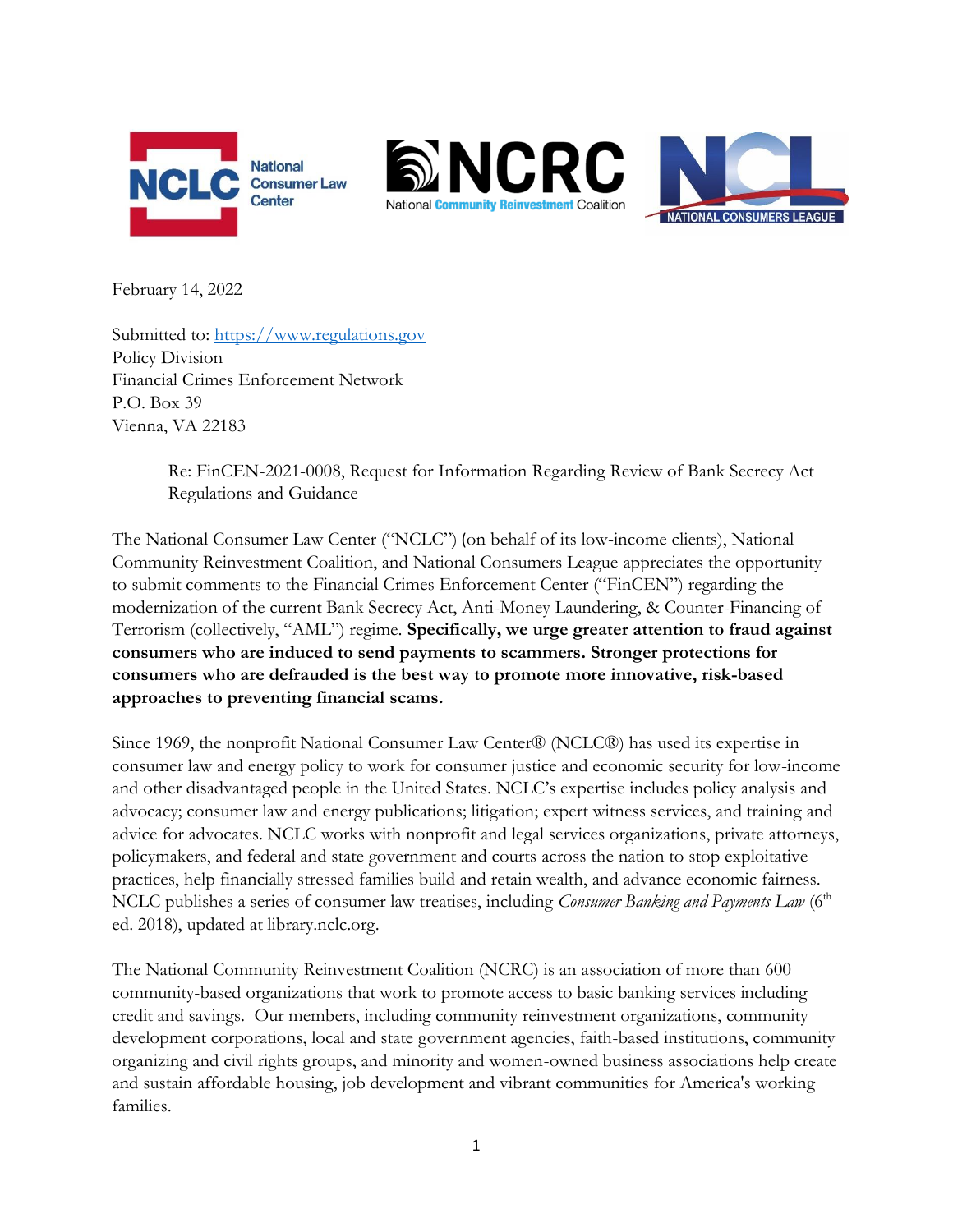The National Consumers League is America's pioneering consumer advocacy organization, representing consumers and workers on marketplace and workplace issues since our founding in 1899. Headquartered in Washington, DC, today NCL provides government, businesses, and other organizations with the consumer's perspective on concerns including fraud prevention, child labor, privacy, food safety, and medication information. NCL operates Fraud.org, which provides and collects information about consumer fraud.

Payment scams take billions of dollars from consumers through both older and newer payment methods that access deposit accounts. "Bank transfer or payment" is now the top payment method used by scammers to receive funds, and many other types of vehicles for extracting payments from consumers occur through bank accounts. Thus, the Bank Secrecy Act (BSA)/AML regime plays an important role in preventing payment fraud.

We urge FinCEN to:

- In promoting risk-based approaches, consider the risks to individual consumers and families, and not merely whether the risk of a transaction is tolerable for the financial institution or payment system;
- Support liability protection for consumers who are defrauded into sending payments, which will create incentives for financial institutions and payment systems to adopt ever-improving innovative, risk-based approaches to preventing and addressing fraud;
- Enhance the suspicious activity reports (SAR) process to capture the identity of the account and institution that received the fraudulent funds;
- Promote greater fraud information sharing among financial institutions and with regulators, beyond SARs;
- Prioritize safety over speed of transactions to encourage and permit financial institutions to slow down or put holds on transactions in the rare cases when there are significant red flags of fraud;
- Support mechanisms for consumers whose accounts are mistakenly frozen to dispute those freezes, ideally within Regulation E timeframes;
- Conduct more research on payment scams to help financial institutions spot red flags of fraud.

## 1. **Payment scams take billions of dollars from consumers through both older and newer payment methods that access deposit accounts.**

The Federal Trade Commission (FTC) reported that Americans lost \$3.4 billion due to fraud in 2020.<sup>1</sup> Fraud losses in 2021 will be significantly higher: Already in the first three quarters of 2021, \$3.967 billion in fraud losses have been reported.<sup>2</sup> Even these numbers underestimate the extent of the loss, as scams are significantly underreported.

 1 [https://public.tableau.com/app/profile/federal.trade.commission/viz/FraudReports/LossesContactMethods.](https://public.tableau.com/app/profile/federal.trade.commission/viz/FraudReports/LossesContactMethods) 2 *Id.*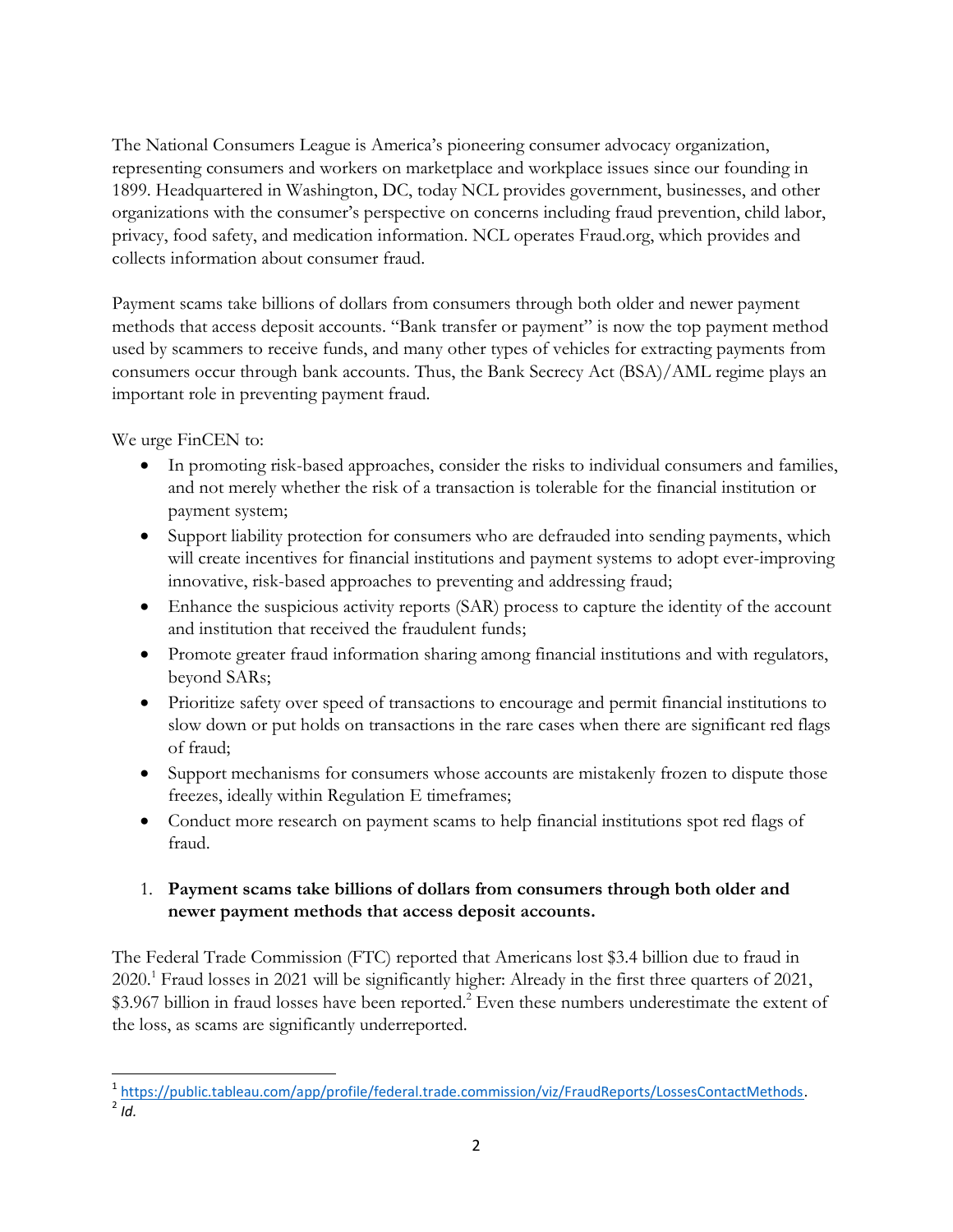Many of these scams victimized older adults, who were targeted by romance scammers, imposters, identity thieves and other fraudsters.<sup>3</sup> While older adults are less likely to report losing money to scams than younger consumers, their losses are significantly higher. Consumers 80 years old and over reported a median loss of \$1,300 to fraud in 2020, an amount two to four times the median loss reported for consumers in other age groups.<sup>4</sup>

But consumers of all ages and in all communities are victim of frauds. Two-thirds of the losses reported to the FTC in 2021 were from consumers under the age of 60.<sup>5</sup> Scams often take the last dollar from those least able to afford it and often target immigrants and other communities of color.<sup>6</sup> These communities, already denied or stripped of wealth through discrimination over the centuries to the present day, can least afford to lose money to scams.

Most of these fraud losses involve bank and other deposit accounts. Bank transfer or payment is now the top payment method for frauds reported to the FTC. Other payment methods, including debit card, payment app or service, wire transfer, and check also include payments from and often to bank or other deposit accounts.

<sup>3</sup> *See* Testimony of Odette Williamson, National Consumer Law Center, before the Senate Special Committee on Aging on "Frauds, Scams & Covid-19: How Con Artists Have Targeted Older Americans During the Pandemic" (Sep. 23, 2021), [https://www.nclc.org/images/pdf/special\\_projects/covid-19/Testimony\\_Covid\\_Aging.pdf.](https://www.nclc.org/images/pdf/special_projects/covid-19/Testimony_Covid_Aging.pdf)

<sup>4</sup> Federal Trade Commission, Consumer Sentinel Data Book 2020, February 2021, at 5, available at [https://www.ftc.gov/system/files/documents/reports/consumer-sentinel-network-data](https://www.ftc.gov/system/files/documents/reports/consumer-sentinel-network-data-book2020/csn_annual_data_book_2020.pdf)[book2020/csn\\_annual\\_data\\_book\\_2020.pdf.](https://www.ftc.gov/system/files/documents/reports/consumer-sentinel-network-data-book2020/csn_annual_data_book_2020.pdf)

<sup>5</sup> [https://public.tableau.com/app/profile/federal.trade.commission/viz/FraudReports/LossesContactMethods.](https://public.tableau.com/app/profile/federal.trade.commission/viz/FraudReports/LossesContactMethods)

 $^6$  Anthony Hill, ABC Action News, "In-depth: Top scams that are targeted against the Black community; how to avoid falling victim; 41% of African Americans say they were targeted by a scam" (Aug. 12, 2021); [https://www.abcactionnews.com/news/in-depth/in-depth-top-scams-that-are-targeted-against-the-black](https://www.abcactionnews.com/news/in-depth/in-depth-top-scams-that-are-targeted-against-the-black-community-how-to-avoid-falling-victim)[community-how-to-avoid-falling-victim;](https://www.abcactionnews.com/news/in-depth/in-depth-top-scams-that-are-targeted-against-the-black-community-how-to-avoid-falling-victim) Josh McCormack, Salud America, "Scammers Target Latinos, Blacks More Than Other Groups" (Aug. 31, 2021), [https://salud-america.org/scammers-target-latinos-blacks-more-than-other](https://salud-america.org/scammers-target-latinos-blacks-more-than-other-groups/)[groups/;](https://salud-america.org/scammers-target-latinos-blacks-more-than-other-groups/) Matthew Petrie, AARP, Consumer Fraud in America: The Latino Experience (Aug. 2021), [https://www.aarp.org/research/topics/economics/info-2021/scam-experiences-hispanic-latino.html.](https://www.aarp.org/research/topics/economics/info-2021/scam-experiences-hispanic-latino.html)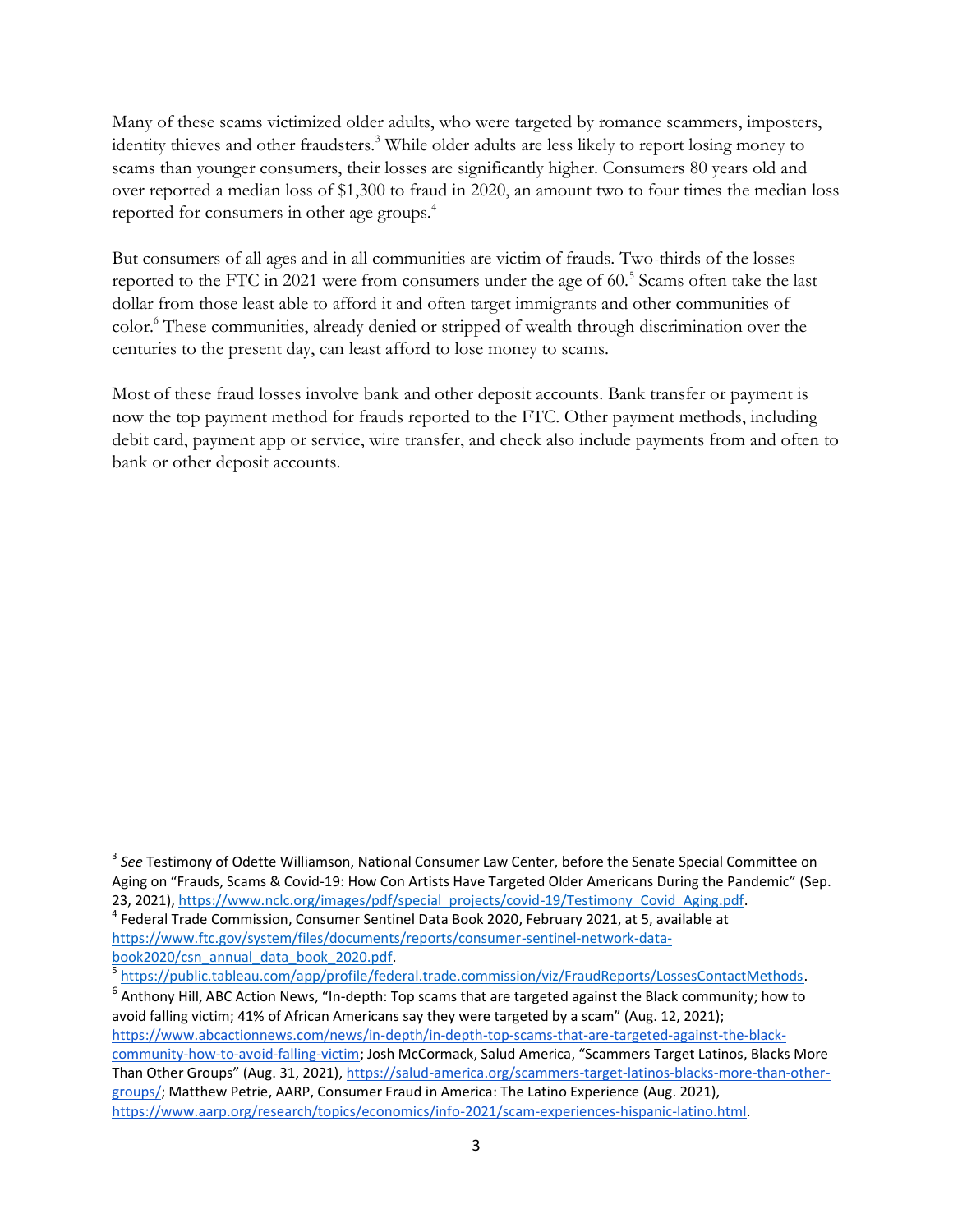

# **FTC: Fraud Reports by Payment Method Jan. 1-Sept. 30, 2021**

There has been a surge of complaints about Zelle, $^7$  and U.S. PIRG reported on the "explosion of digital wallet consumer complaints in the CFPB's Consumer Complaint Database over the past year."<sup>8</sup>

#### **2. The BSA regime plays an important role in combatting payment fraud.**

Any time that a payment is sent from one deposit account to another – whether that recipient account is a traditional bank account at a financial institution, a nonbank deposit account indirectly held at a depository institution, or a prepaid account – the Bank Secrecy Act (BSA) and Anti-Money Laundering Act (AML) regimes are involved. The institutions that open and hold the accounts that receive and disburse payments have duties to know their customer, to verify the identity of the accountholder, and to monitor the account to prevent it from being used for unlawful purposes. These duties encompass preventing accounts from being used to perpetrate fraud, even if accounts are not being used to send funds to terrorists abroad or to launder the fruits of other crimes.

For example, stolen or synthetic identities can be used to create accounts that can receive and quickly dispose of fraudulent funds. As more and more accounts are opened online rather than in

l

<sup>&</sup>lt;sup>7</sup> Kate Berry, American Banker, Zelle is surprise lightning rod in CFPB's Big Tech inquiry (Dec. 20, 2021), [https://www.americanbanker.com/news/zelle-is-surprise-lightning-rod-in-cfpbs-big-tech-inquiry;](https://www.americanbanker.com/news/zelle-is-surprise-lightning-rod-in-cfpbs-big-tech-inquiry) Bob Sullivan, [Red](https://redtape.substack.com/p/zelle-hackers-improve-their-scam)  [Tape Chronicles, Zelle hackers 'improve' their scam, pretending to be fraud investigators; banks often won't help](https://redtape.substack.com/p/zelle-hackers-improve-their-scam) (Nov. 19, 2021)<br><sup>8</sup> U.S. NRC Edu

U.S. PIRG Educ. Fund, Virtual Wallets, Real Complaints 9 (June 2021), *available at* [https://uspirg.org/sites/pirg/files/reports/VirtualWallets/Virtualwallets\\_USP\\_V3.pdf.](https://uspirg.org/sites/pirg/files/reports/VirtualWallets/Virtualwallets_USP_V3.pdf)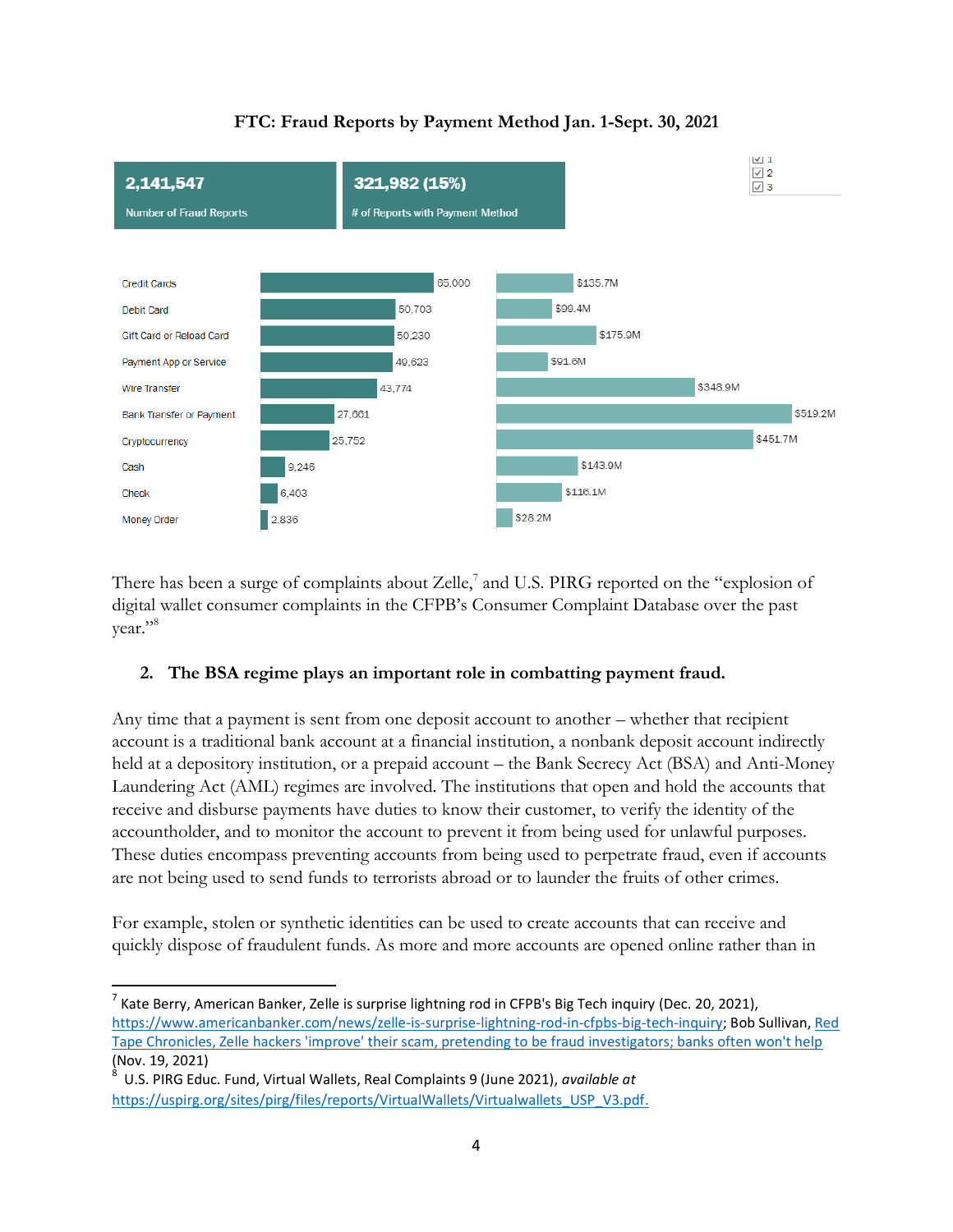person, it is easier and easier for scammers to create accounts using fake identities. Even if the account identification is accurate, it can become a money mule used as a conduit between the victim and the scammer. Close attention to the authenticity of the accountholder and the activity in the account can prevent, spot and remedy payment scams.

# **3. Risks that are low from a financial institution's perspective may be high from a consumer's perspective.**

FinCEN is seeking to a "risk-based" approach to modernizing the AML regime to ensure "that financial institutions direct more attention and resources toward higher-risk customers and activities, consistent with the risk profile of the financial institution, rather than toward lower-risk customers and activities."<sup>9</sup> But it is important to keep in mind that what is "risky" is a matter of perspective.

A \$1,000 payment may not be risky from the perspective of a financial institution. But a \$1,000 loss – or even a \$500 loss – can be devasting to an individual. At a time when many consumers would not use cash savings or the equivalent to use to cover a \$400 emergency expense,<sup>10</sup> the impact of even a single fraud loss cannot be minimized.

A risk-based approach drives choices by financial institutions – choices about which risks to try to prevent and which risks to let slide. Financial institutions make choices every day that impact whether an account can be used to perpetrate payment fraud:

- How to balance the speed and convenience of account opening with identity verification;
- What activity to permit out of a newly opened account;
- Whether to design interfaces or safety measures to ensure that money is going where the consumer intends;
- How to share and consolidate information among financial institutions and check screening agencies;
- How closely to monitor accounts for signs of unusual activities;
- How to respond to consumer complaints about unauthorized or fraudulent charges;
- How quickly to freeze or close an account that may be implicated in payment fraud.

The consequences of these choices should not fall on consumers who cannot afford to bear the risks. In many cases, the financial institutions may be tempted to choose options that favor business needs and revenue maximization over options that result in enhanced safety. It is one thing if the institution ultimately bears the risks; it is another if the choices result in more fraud against consumers that goes without a remedy.

l

<sup>&</sup>lt;sup>9</sup> 86 Fed. Reg. 71201, 71202 (Dec. 15, 2021).

<sup>10</sup> *See* Federal Reserve Board, Report on the Economic Well-Being of U.S. Households in 2020 (May 2021), [https://www.federalreserve.gov/publications/2021-economic-well-being-of-us-households-in-2020-dealing-with](https://www.federalreserve.gov/publications/2021-economic-well-being-of-us-households-in-2020-dealing-with-unexpected-expenses.htm#:~:text=When%20faced%20with%20a%20hypothetical,from%202019%20(figure%2017))[unexpected-](https://www.federalreserve.gov/publications/2021-economic-well-being-of-us-households-in-2020-dealing-with-unexpected-expenses.htm#:~:text=When%20faced%20with%20a%20hypothetical,from%202019%20(figure%2017))

[expenses.htm#:~:text=When%20faced%20with%20a%20hypothetical,from%202019%20\(figure%2017\).](https://www.federalreserve.gov/publications/2021-economic-well-being-of-us-households-in-2020-dealing-with-unexpected-expenses.htm#:~:text=When%20faced%20with%20a%20hypothetical,from%202019%20(figure%2017))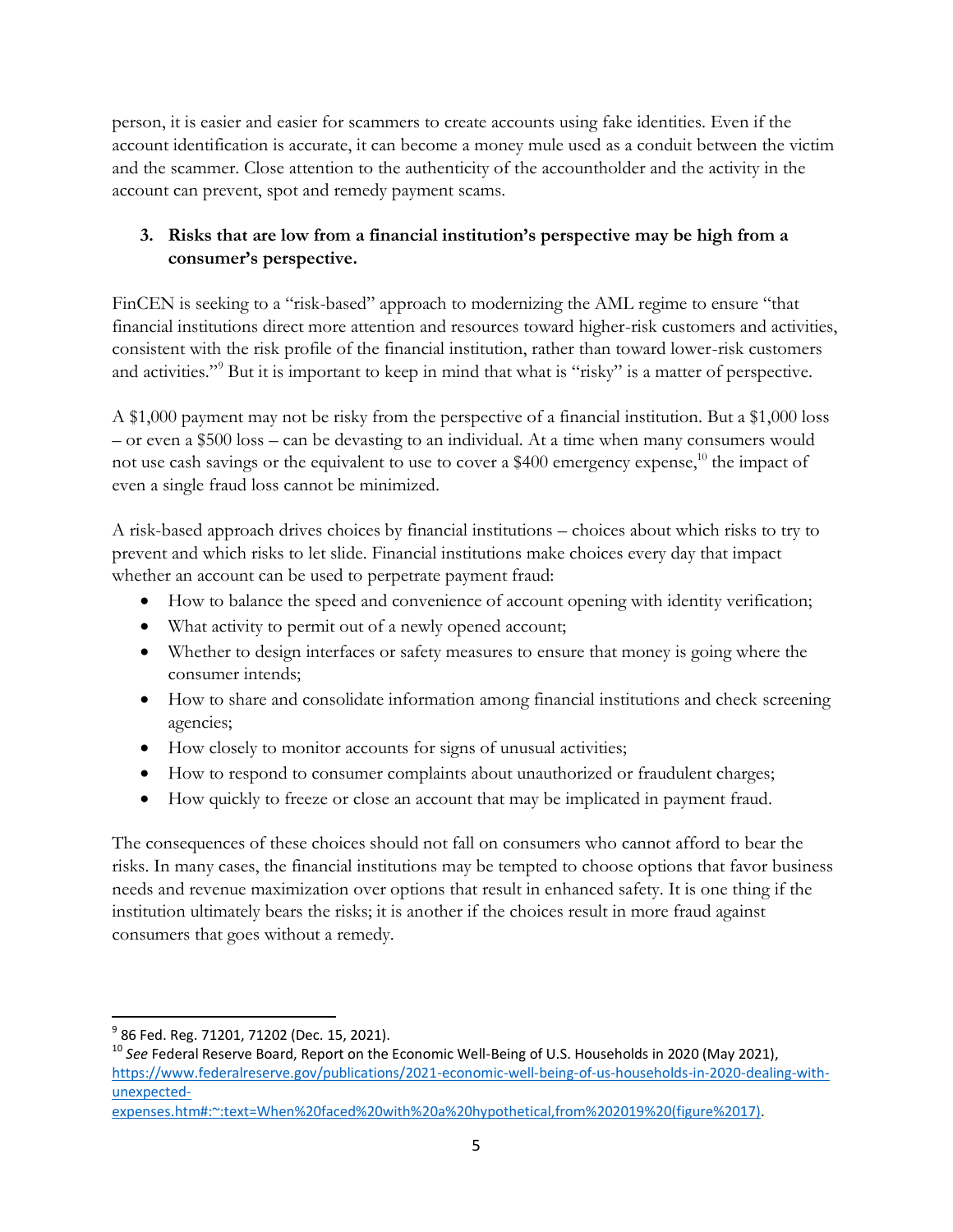#### **4. Protection for consumers who are defrauded through payment scams will lead to more innovative, risk-based approaches to preventing and addressing fraud.**

Today, when a consumer is defrauded into sending a payment to a scammer through a payment system like Zelle or another push-payment system, the consumer often has little legal protection. The protection under the Electronic Fund Transfer Act (EFTA) against unauthorized transfers only applies to transfers "initiated by a person *other than the consumer*."<sup>11</sup> Consumers who realize they have been defrauded and complain to their financial institution are either told "sorry, you sent the money," or at best the institution requests the funds to be returned by the recipient institution, which refuses.

This approach makes the payment system as a whole less safe and trustworthy, ultimately harming payment providers as well as consumers. Financial institutions and payment system designers have fewer incentives to prevent fraud when they can put the losses on consumers and do not have to take responsibility for the scammers they let into the system or for the choices they make in designing the system and monitoring accounts.

Instead, we have urged the Federal Reserve Board to improve its proposed rules for the coming FedNow payment system to give consumers protection when they are defrauded.<sup>12</sup> We have also urged the Consumer Financial Protection Bureau (CFPB) to amend Regulation E to adopt fraud protection for all person-to-person payment systems.<sup>13</sup> We urge FinCEN to support these protections and to encourage financial institutions to protect consumers even before regulations are changed.

The best way to ensure that financial institutions are adopting innovative and risk-based approaches to financial crimes is to give them the incentive to do so by making them responsible when they allow a scammer to receive funds. Rules that protect consumers will give financial institutions and payment provides the incentive to develop and constantly improve measures to prevent fraud in the first place and to stop it as soon as possible. In this modern era of big data, artificial intelligence, and machine learning, financial institutions and payment systems that take responsibility for fraud will develop sophisticated, ever-improving methods of preventing, detecting and remedying it that are far more effective than warnings to consumers. For that to happen, however, the system needs to

[https://www.nclc.org/images/pdf/banking\\_and\\_payment\\_systems/fintech/FedNowNCLC-NCRC-NCL.pdf;](https://www.nclc.org/images/pdf/banking_and_payment_systems/fintech/FedNowNCLC-NCRC-NCL.pdf) *see also* 

<sup>13</sup> *See* Comments of 65 Consumer, Civil Rights, Faith, Legal Services and Community Groups to Bureau of Consumer Financial Protection re: Big Tech Payment Platforms, Docket No. CFPB-2021-0017 (Dec. 21, 2021), [https://www.nclc.org/images/pdf/banking\\_and\\_payment\\_systems/payment-](https://www.nclc.org/images/pdf/banking_and_payment_systems/payment-fraud/CFPB_Big_Tech_Pay_comments.pdf)

 $\overline{a}$  $11$  12 C.F.R. § 1005.2(m) (emphasis added).

<sup>&</sup>lt;sup>12</sup> Comments of 43 consumer, small business, civil rights, community and legal service groups to Board of Governors of the Federal Reserve System re Collection of Checks and Other Items by Federal Reserve Banks and Funds Transfers Through Fedwire, Docket No. R-1750; RIN 7100-AG16 (Sept. 9, 2021) ("Coalition FedNow Comments"), [https://www.nclc.org/images/pdf/banking\\_and\\_payment\\_systems/fintech/FedNow-coalition](https://www.nclc.org/images/pdf/banking_and_payment_systems/fintech/FedNow-coalition-comments-final.pdf)[comments-final.pdf;](https://www.nclc.org/images/pdf/banking_and_payment_systems/fintech/FedNow-coalition-comments-final.pdf) Comments of National Consumer Law Center, National Community Reinvestment Coalition, National Consumers League to groups to Board of Governors of the Federal Reserve System re Collection of Checks and Other Items by Federal Reserve Banks and Funds Transfers Through Fedwire, Docket No. R-1750; RIN 7100- AG16 (Sept. 9, 2021) ("NCLC/NCRC/NCL FedNow Comments"),

[fraud/CFPB\\_Big\\_Tech\\_Pay\\_comments.pdf](https://www.nclc.org/images/pdf/banking_and_payment_systems/payment-fraud/CFPB_Big_Tech_Pay_comments.pdf) ("Consumer Big Tech Comments to CFPB").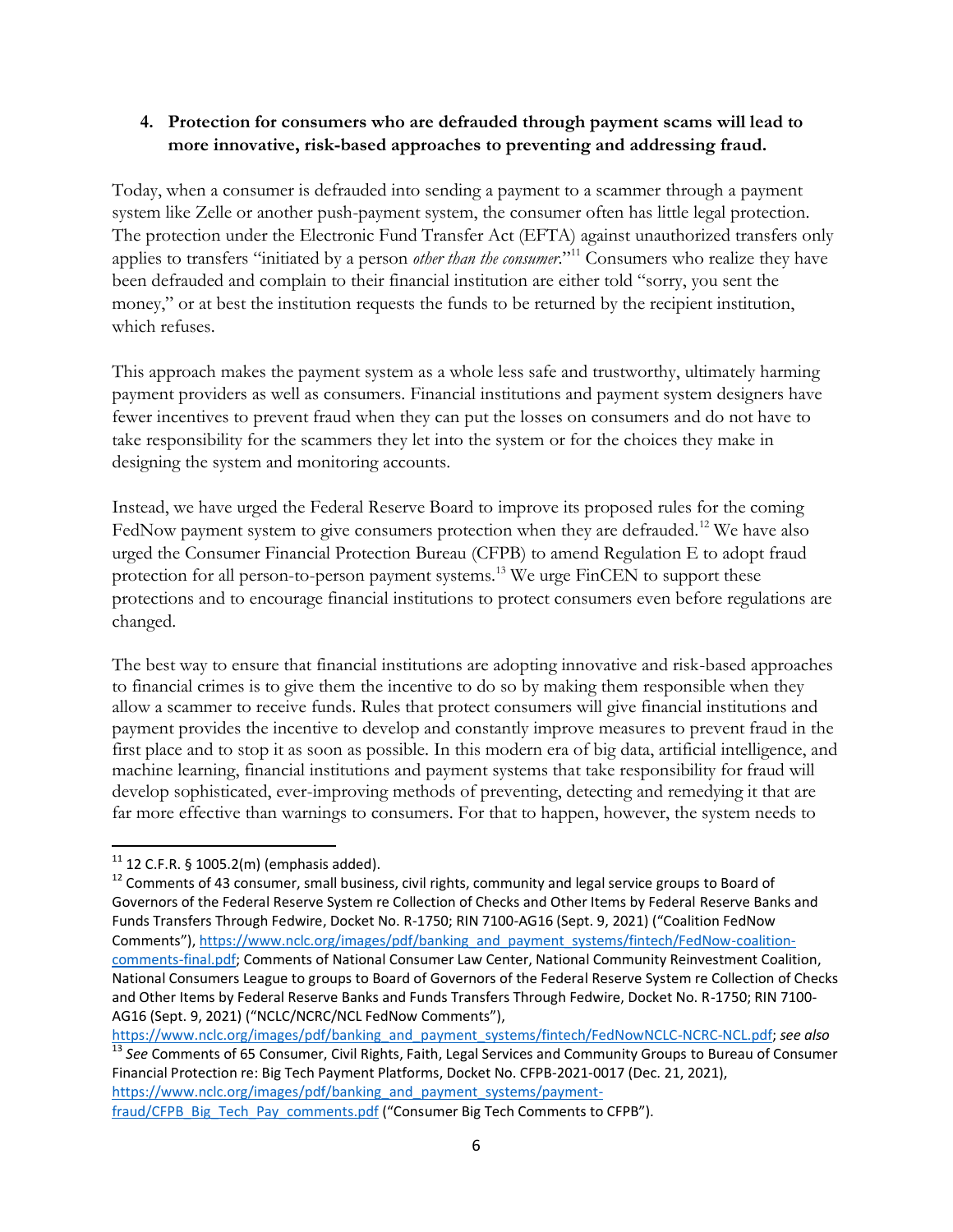incorporate incentives for the financial services providers in the payments chain to design robust fraud and error prevention and remediation methodologies.

The benefit to payment providers of protecting consumers is illustrated by developments in the United Kingdom (UK). After launch of faster payment systems led to an explosion of fraud, the largest banks and building societies decided to join together in a Contingent Reimbursement Model Code (the CRM Code) to protect consumers from fraud in the inducement.<sup>14</sup> Signatory firms commit to:

- protecting their customers with procedures to detect, prevent and respond to [authorized push payment (APP)] scams, providing a greater level of protection for customers considered to be vulnerable to this type of fraud;
- greater prevention of accounts being used to launder the proceeds of APP scams, including procedures to prevent, detect and respond to the receipt of funds from this type of fraud; and
- reimbursing customers who are not to blame for the success of a scam.<sup>15</sup>

Banks and other providers returned to consumers and businesses  $\ell$  206.9 million of the  $\ell$ 479 million losses in push payment fraud in 2020.<sup>16</sup> The reimbursements have been funded through an interim compensation fund from the banks, pending a more permanent arrangement.<sup>17</sup>

While helpful, the voluntary nature of the CRM Code may be a reason for the problems that exist with consistent implementation.<sup>18</sup> One recent report describes consumers having trouble getting attention or reimbursements, with decisions being made on an ad-hoc basis.<sup>19</sup> In response, UK Finance, the banks' trade association, recently stated: "we agree that more needs to be done and we firmly believe that a regulated code, backed by legislation, is the most effective answer so that consumer protections apply consistently across the banking industry."<sup>20</sup> The UK Payment System Regulator supports mandatory reimbursement and noted that legislative changes will be made by the

 $\overline{a}$ <sup>14</sup> *See* UK Finance, UK Finance responds to the launch of the Authorised Push Payments Scams Voluntary Code (May 28, 2019), [https://www.ukfinance.org.uk/press/press-releases/uk-finance-responds-launch-authorised-push](https://www.ukfinance.org.uk/press/press-releases/uk-finance-responds-launch-authorised-push-payments-scams-voluntary-code)[payments-scams-voluntary-code.](https://www.ukfinance.org.uk/press/press-releases/uk-finance-responds-launch-authorised-push-payments-scams-voluntary-code)

<sup>&</sup>lt;sup>15</sup> The Contingent Reimbursement Model Code (CRM) Code), https://www.lendingstandardsboard.org.uk/crmcode/.

<sup>16</sup> *See* UK Finance, "Criminals exploit Covid-19 pandemic with rise in scams targeting victims online*,*" *supra.*

<sup>17</sup> *See* UK Finance, Press Release, "Interim funding for APP scam victim compensation to continue to 30 June 2021" (Dec. 9, 2020), https://www.ukfinance.org.uk/press/press-releases/interim-funding-for-app-scam-victimcompensation.

<sup>18</sup> *See* Lending Standards Board, LSB issues warning to CRM Code signatories over Authorised Push Payment (APP) scams (June 16, 2021), https://www.lendingstandardsboard.org.uk/lsb-issues-warning-to-crm-code-signatoriesover-authorised-push-payment-app-scams/; Lending Standards Board, "Protecting customers from APP scams: what are the next steps for the CRM Code?" (Aug. 5, 2021),

https://www.lendingstandardsboard.org.uk/protecting-customers-from-app-scams-what-are-the-next-steps-forthe-crm-code/

<sup>&</sup>lt;sup>19</sup> Miles Brignall, The Guardian, Banks failing to properly help victims of fraud, says Which? (Aug. 3, 2021), https://www.theguardian.com/money/2021/aug/03/banks-failing-to-properly-help-victims-of-says-which <sup>20</sup> *See id.*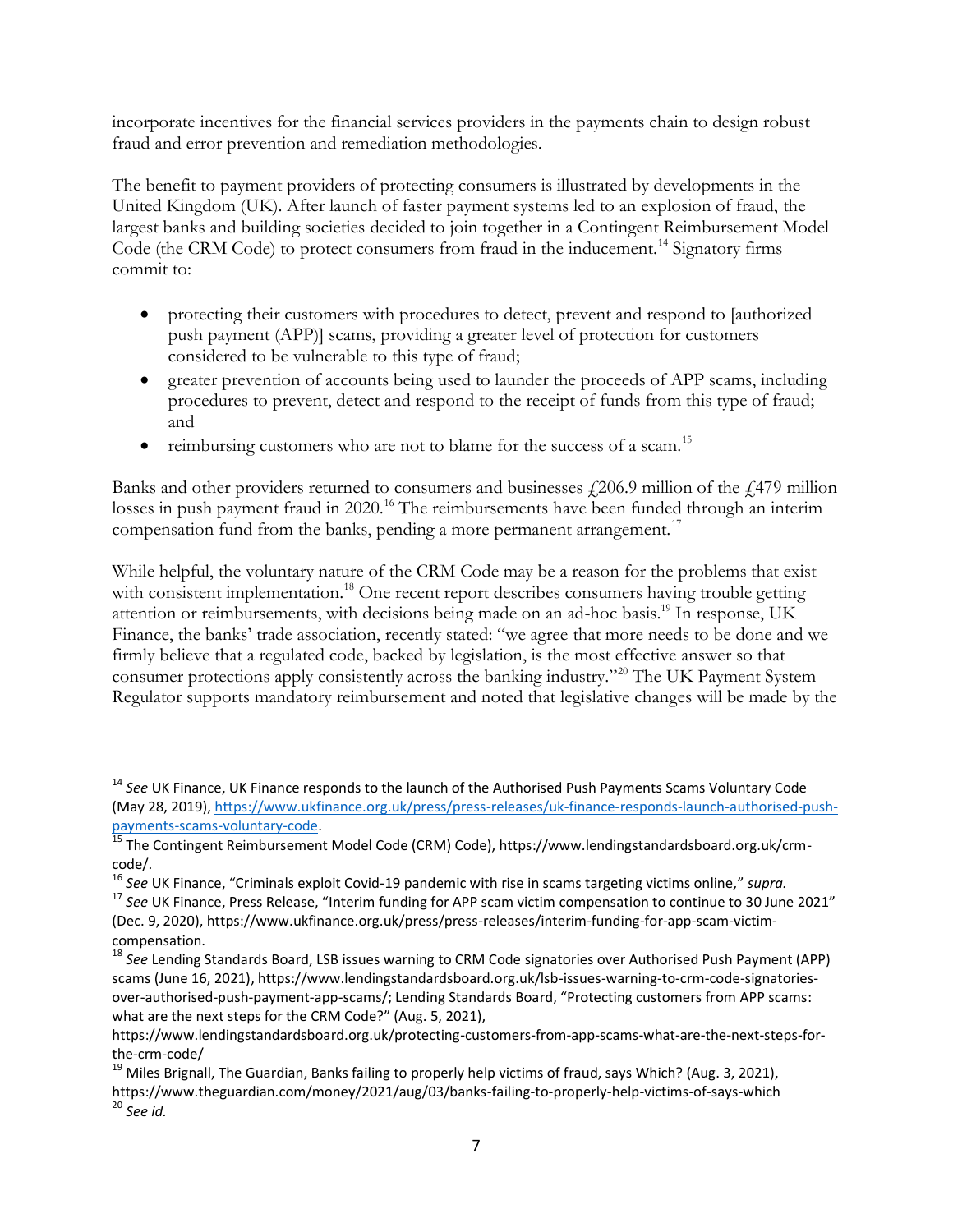government to remove the regulatory barriers that currently prevent mandatory reimbursement for scam victims. 21

The UK has also designed methods to prevent fraud when there is an error such as a discrepancy in the name and/or account number:

Banks have quietly launched a vital security crackdown to prevent fraudsters intercepting payments. Online bank transfer payments will now be blocked if the recipient's name and account number do not match.

A box will pop up asking you to check the payee's details for errors—and alerting you to potential fraud. This will happen even if you only enter one wrong letter or use someone's nickname.

Previously, banks did not check whether the name was correct on a bank transfer. It meant you could put down "Bugs Bunny" and, as long as the right sort code and account number were entered, your payment would go through.

But that made it too easy to get a digit wrong and send money to a stranger's account. Some customers have struggled to get their money back again after these so-called fat-finger errors. Fraudsters also found ways to exploit the loophole, masquerading as Revenue & Customs or a victim's builder or estate agent while giving out their own bank sort code and account number for payment.<sup>22</sup>

The marketplace will have the incentive to adopt these types of improvements if consumers are protected.

The credit card system is another good example of how protecting consumers results in the incentive to innovate to prevent fraud. The law does not tell institutions how to prevent fraud; it merely protects consumers and incents institutions to constantly improve their fraud prevention and monitoring tools. Thanks to this approach, credit card companies frequently spot fraudulent payments and act to freeze accounts long before consumers realize they have been defrauded.

Today, there is an explosion in the use of p2p services by illicit actors, yet these frauds receive insufficient attention by financial institutions and in AML/BSA activities. Payment scams may be too small to trigger mandatory SARS reports even when they ruin a family. Financial institutions will pay more attention to these scams and adopt risk-based, efficient and innovative approaches to preventing scams if the risks of insufficient KYC and account monitoring fall on the institutions that make those choices.

<sup>&</sup>lt;sup>21</sup> See Payment Systems Regulator, APP scams[, https://www.psr.org.uk/our-work/app-scams/.](https://www.psr.org.uk/our-work/app-scams/)

<sup>&</sup>lt;sup>22</sup>Toby Walne, This is Money, Paying online? Now you'll have to tap in names EXACTLY right...New system to fight *fraud means account name must sort code and number* (June 27, 2020), *available at* [https://www.thisismoney.co.uk/money/bills/article-8465903/Paying-online-youll-tap-names-EXACTLY-right.html.](https://www.thisismoney.co.uk/money/bills/article-8465903/Paying-online-youll-tap-names-EXACTLY-right.html)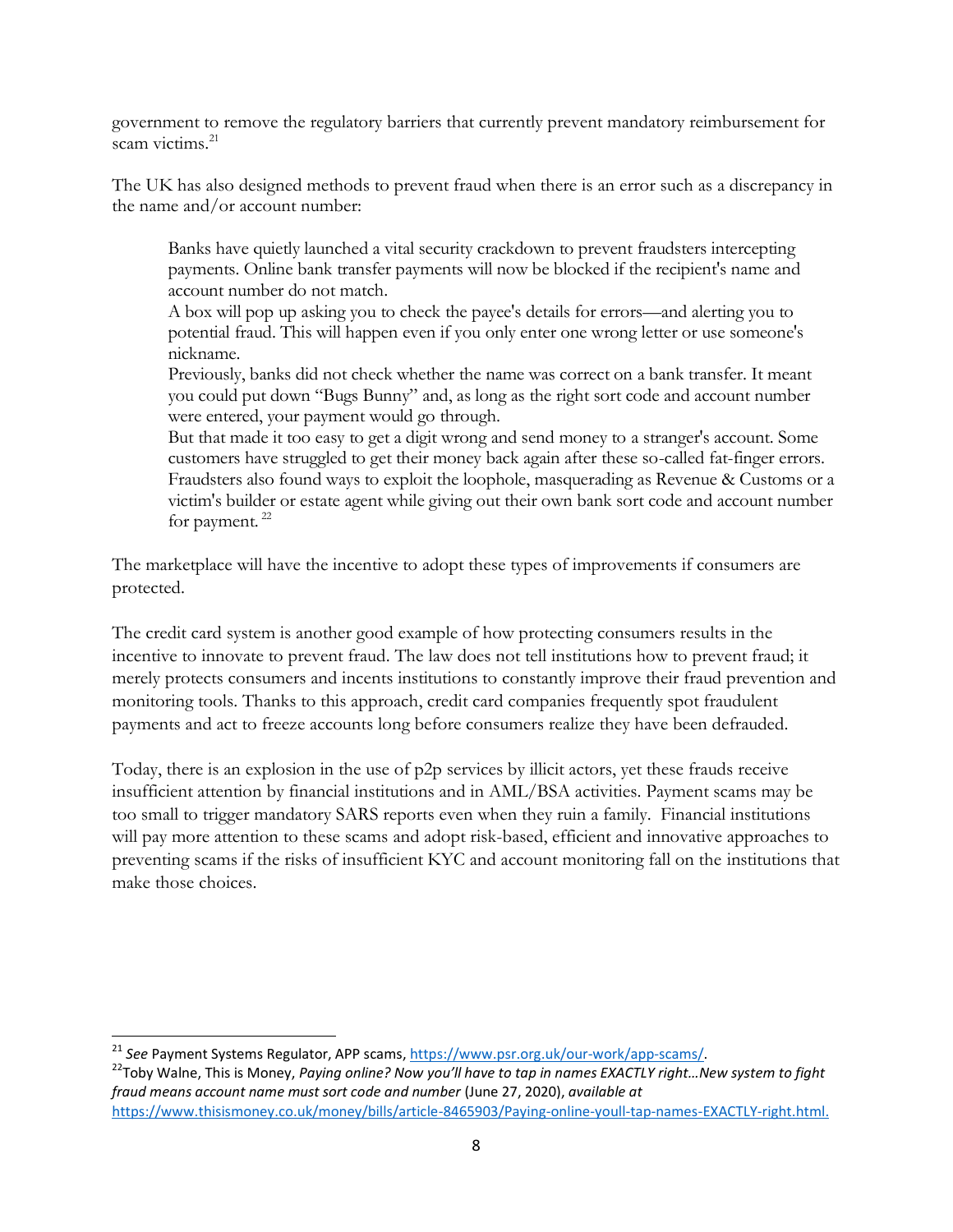#### 5. **FinCEN should update the SAR to catch information about accounts that receive fraudulent funds.**

FinCEN can help in the fight against payment fraud by updating the SAR to encompass information about the accounts used to receive ill-gotten funds. The current SAR form only accommodates accounts related to the reporting institution.<sup>23</sup> In fraud cases where the destination account of the perpetrator is known, reporting institutions relegate the destination account to the narrative. This makes identification and aggregation of the fraudulent activity more difficult for law enforcement.

When a consumer's financial institution files a SARS report following an incident of payment fraud, if the payment was sent through a system – such as a wire transfer, ACH or p2p system – that identifies the recipient, the SARs report should identify the recipient institution and account. Allowing accounts not domiciled at the reporting institution to be reported and designated appropriately would assist FinCEN and law enforcement in identifying, aggregating, and prioritizing fraud investigations to better protect consumers.

Since fraud schemes affect many victims at various reporting institutions, fraud often results in a hub and spoke relationship with one account receiving funds from many different, unrelated accounts. This typology is recognized in the FFIEC Exam Manual<sup>24</sup> and should be supported at FinCEN by enhancing the SAR reporting process to include the fraud perpetrator's account at the receiving institution.

#### **6. Greater fraud information sharing among financial institutions is also critical.**

In order to prevent and detect payment fraud, it is important to aggregate fraud reports from various sources to detect patterns. Financial institutions and payment system providers must develop tools to aggregate and share information. They will have an incentive to develop those tools if they are responsible for payment fraud, as discussed in the previous section.

In its 2019-2022 Economic Crime Plan, the UK Finance Authority called for better information sharing among financial institutions, based on the view that cross-system analysis of intelligence can be more effective at combatting fraud. The UK's Criminal Finances Act of 2017 and the Data Protection Act of 2018 permitted the processing of personal data to prevent crime.<sup>25</sup> The UK has been developing a secure mechanism to enable firms to share information about confirmed pushpayment frauds with a view to enhancing the industry's ability to freeze and repatriate funds.<sup>26</sup>

 $^{23}$  FinCEN SAR XML Electronic Filing Requirements: XML Schema 2.0, p. 108. (allowing only 33 – Subject and 41 Financial Institution Where Account Is Held as the only values).

<sup>24</sup> Federal Financial Institutions Examination Council, *Bank Secrecy Act/Anti-Money Laundering Examination Manual*, F-2 (2014)

<sup>&</sup>lt;sup>25</sup> HM Government and UK Finance. July 2019. Economic Crime Plan 2019-2022. Accessed at [https://assets.publishing.service.gov.uk/government/uploads/system/uploads/attachment\\_data/file/816215/201](https://assets.publishing.service.gov.uk/government/uploads/system/uploads/attachment_data/file/816215/2019-22_Economic_Crime_Plan.pdf) 9-22 Economic Crime Plan.pdf.

<sup>26</sup> UK Finance, Fraud-The Facts 2021, *supra*, at 55.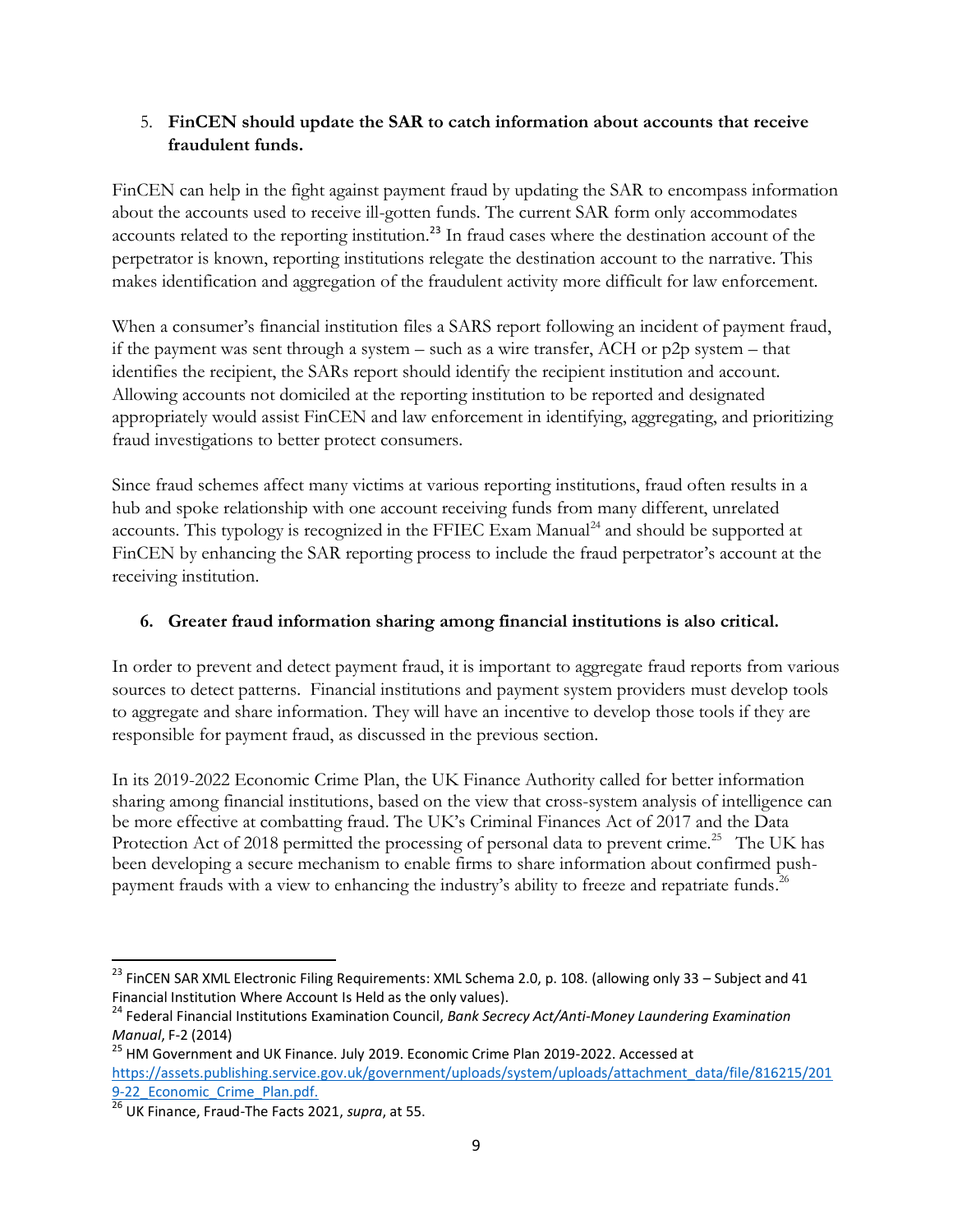Financial institutions should have access to information about individuals or entities that have been barred for fraud reasons from using Zelle, the FedNow system, the ACH system, SWIFT or CHIPS or any payment system used to transfer funds from bank accounts. NACHA, for example, has a terminated originator<sup>27</sup> list. Any database, however, must comply with the Fair Credit Reporting Act (FCRA) to the extent that it collects information on consumers that is used, is expected to be used, or is collected in whole or in part for an FCRA-covered purpose.

# **7. Speed bumps are important: Payments and funds availability should be slowed down when there are red flags of fraud.**

Greater fraud prevention efforts may, at times, slow down payments or funds availability. While faster payments have many benefits, speed should not be at the expense of fraud prevention. A riskbased system – with the risks falling on institutions that can bear them rather than consumers who cannot – can still result in most payments moving quickly, with delays for only those that bear the hallmarks of fraud. A small delay for some consumers is less problematic than the loss of thousands of dollars that families cannot afford.

In our recent comments to the Federal Reserve Board on the proposed rules governing the coming FedNow payment system, we urged the FRB to give financial institutions greater discretion to delay payments or funds availability when such red flags are present.<sup>28</sup> These early red flags may not yet rise to the level requiring a suspicious activity report ("SAR"), but quick action is necessary if fraud is to be addressed, before funds are gone.

Unlike credit cards and the ACH system, P2P payment systems permit almost anyone to pay almost anyone else. While there are advantages to that ubiquity, it also makes it easier for fraudsters to receive payments. In such a wide, open-loop system, permitting financial institutions to delay disbursing payments or funds availability when there are concerns is critical to the safety and success of the system.

We anticipate that this broader discretion to delay payment acceptance will only be used rarely. The vast majority of nonproblematic payments will be processed immediately as envisioned. Even if some payments are slowed down, speed is not necessarily the most important element of a P2P system.

## **8. Consumers whose accounts are improperly frozen should have a right to Regulation E protections for error resolution.**

When financial institutions react to potential fraud, they sometimes make mistakes. As illustrated by recent events involving Bank of America's unemployment debit cards,<sup>29</sup> Chime's rash of new

 $\overline{a}$ <sup>27</sup> [https://www.nacha.org/content/risk-management-portal.](https://www.nacha.org/content/risk-management-portal)

<sup>28</sup> *See* NCLC/NCRC/NCL FedNow Comments, *supra*, at 24-26.

<sup>29</sup> *See* Christina Spicer, Bank of America Froze 350K Unemployment Debit Cards, Alleges New Class Action Lawsuit (July 21, 2021)[, https://topclassactions.com/lawsuit-settlements/lawsuit-news/bank-of-america-class-action](https://topclassactions.com/lawsuit-settlements/lawsuit-news/bank-of-america-class-action-lawsuit-and-settlement-news/bank-of-america-froze-350k-unemployment-debit-cards-alleges-new-class-action-lawsuit/#:~:text=Actions%202022%20Scholarships-,Bank%20of%20America%20Froze%20350K%20Unemployment%20Debit,Alleges%20New%20Class%20Action%20Lawsuit&text=In%20their%20class%20action%20lawsuit,access%20to%20desperately%20needed%20funds)[lawsuit-and-settlement-news/bank-of-america-froze-350k-unemployment-debit-cards-alleges-new-class-action](https://topclassactions.com/lawsuit-settlements/lawsuit-news/bank-of-america-class-action-lawsuit-and-settlement-news/bank-of-america-froze-350k-unemployment-debit-cards-alleges-new-class-action-lawsuit/#:~:text=Actions%202022%20Scholarships-,Bank%20of%20America%20Froze%20350K%20Unemployment%20Debit,Alleges%20New%20Class%20Action%20Lawsuit&text=In%20their%20class%20action%20lawsuit,access%20to%20desperately%20needed%20funds)[lawsuit/#:~:text=Actions%202022%20Scholarships-](https://topclassactions.com/lawsuit-settlements/lawsuit-news/bank-of-america-class-action-lawsuit-and-settlement-news/bank-of-america-froze-350k-unemployment-debit-cards-alleges-new-class-action-lawsuit/#:~:text=Actions%202022%20Scholarships-,Bank%20of%20America%20Froze%20350K%20Unemployment%20Debit,Alleges%20New%20Class%20Action%20Lawsuit&text=In%20their%20class%20action%20lawsuit,access%20to%20desperately%20needed%20funds)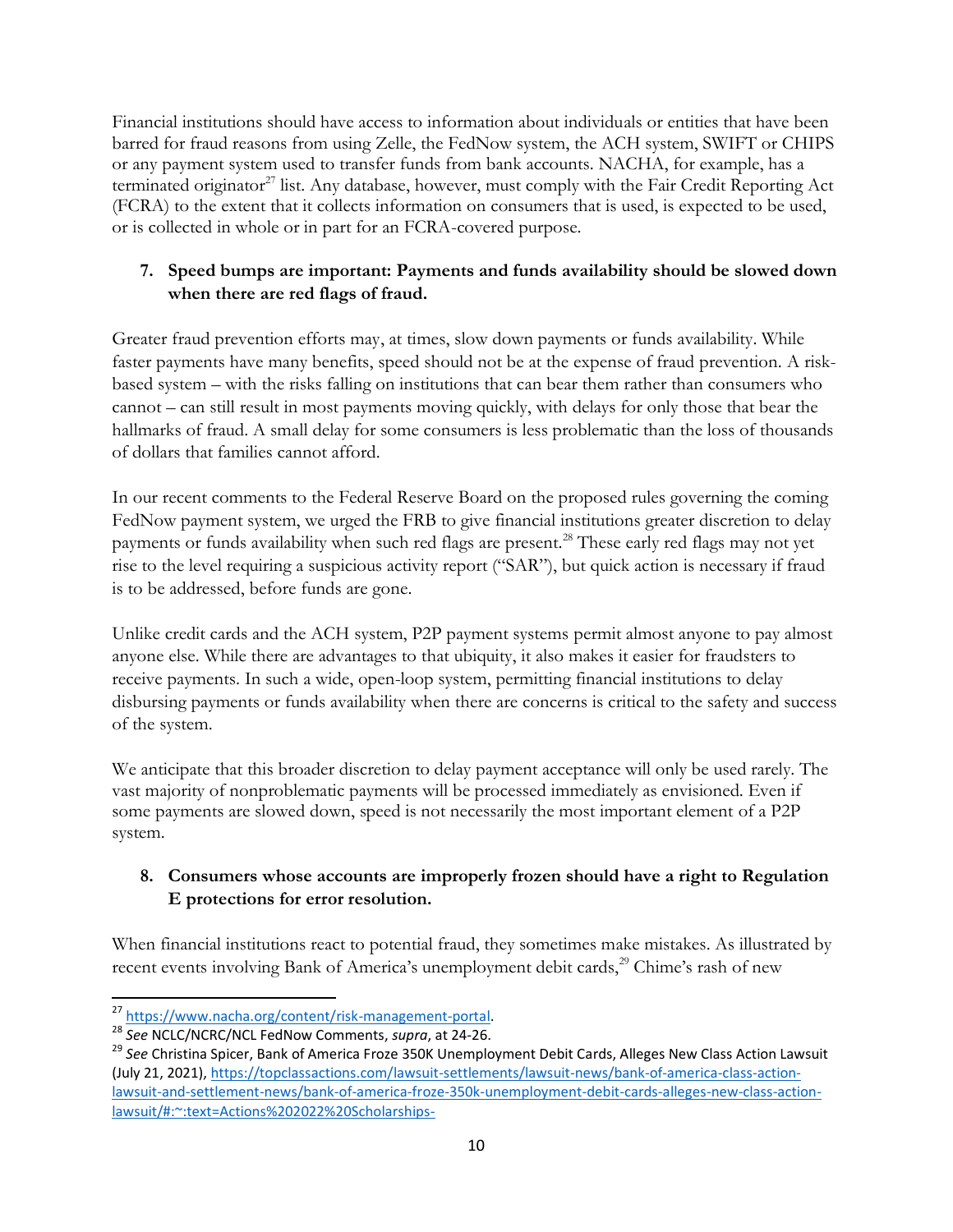accounts opened to receive federal stimulus money,<sup>30</sup> and incidents at other institutions, the reaction to fraud is sometimes overbroad, resulting in the freezing of accounts of innocent consumers. In calling on financial institutions to act quickly and take more responsibility for stopping payment fraud, we recognize that information is not perfect and some innocent consumers will be impacted.

Thus, it is critical that consumers have a clear remedy and timeline when they believe their account has been improperly frozen or closed. We have heard too many accounts of consumers whose funds were frozen for weeks or even months on end. The impacted families are often those with low incomes, who simply do not have the resources to wait for their money to be released.

The EFTA and Regulation E provide a clear framework for error resolution that should generally be followed in these situations, and we have urged the CFPB to clarify that Regulation E applies when an account is frozen.<sup>31</sup> A frozen account or refusal to release funds from a closed account should be viewed as an "error" triggering the Regulation E error resolution obligations and timelines. When an account is frozen, the consumer is unable to complete an electronic fund transfer (EFT), whether through an ATM withdrawal, debit card transaction, transfer to another account, or another type of EFT. The transfer of \$0 instead of the amount of money the consumer seeks is an "incorrect" EFT and thus an "error" under Regulation E.<sup>32</sup>

Under Regulation E, financial institutions have ten days to investigate and determine whether an error occurred and one business day after finding an error to correct it.<sup>33</sup> They may take up to 45 days to investigate if they give the consumer a provisional credit, which may be reversed if no error is found.<sup>34</sup> These timeframes should generally be sufficient to investigate when consumers complain that their accounts were frozen in error. If the consumer was not involved in fraud, the account should be unfrozen. If the bank has significant evidence showing that the consumer was engaged in fraud, then it can decline to unfreeze the account and should give the accountholder a written explanation of its findings and notice of the right to request the documents that the institution relied on. 35

Of course, there may be situations when regulators, law enforcement authorities, or AML concerns require a longer hold on funds or prevent the financial institution from revealing to the accountholder/suspected scammer the evidence of fraud. But absent those considerations, especially when the amount of funds is relatively small or the account clearly belongs to a lower income consumer, the Regulation E timeframe should be followed.

[<sup>,</sup>Bank%20of%20America%20Froze%20350K%20Unemployment%20Debit,Alleges%20New%20Class%20Action%20L](https://topclassactions.com/lawsuit-settlements/lawsuit-news/bank-of-america-class-action-lawsuit-and-settlement-news/bank-of-america-froze-350k-unemployment-debit-cards-alleges-new-class-action-lawsuit/#:~:text=Actions%202022%20Scholarships-,Bank%20of%20America%20Froze%20350K%20Unemployment%20Debit,Alleges%20New%20Class%20Action%20Lawsuit&text=In%20their%20class%20action%20lawsuit,access%20to%20desperately%20needed%20funds) [awsuit&text=In%20their%20class%20action%20lawsuit,access%20to%20desperately%20needed%20funds.](https://topclassactions.com/lawsuit-settlements/lawsuit-news/bank-of-america-class-action-lawsuit-and-settlement-news/bank-of-america-froze-350k-unemployment-debit-cards-alleges-new-class-action-lawsuit/#:~:text=Actions%202022%20Scholarships-,Bank%20of%20America%20Froze%20350K%20Unemployment%20Debit,Alleges%20New%20Class%20Action%20Lawsuit&text=In%20their%20class%20action%20lawsuit,access%20to%20desperately%20needed%20funds)

<sup>&</sup>lt;sup>2</sup> Carson Kessler, ProPublica, A Banking App Has Been Suddenly Closing Accounts, Sometimes Not Returning Customers' Money (July 6, 2021)[, https://www.propublica.org/article/chime.](https://www.propublica.org/article/chime) 

<sup>31</sup> *See* Consumer Big Tech Comments to CFPB, *supra*, at 4.

 $32$  12 C.F.R. §1005.11(a)(1)(ii).

 $33$  12 C.F.R. §1005.11(d)(1).

 $34$  12 C.F.R. §1005.11(c)(2).

<sup>35</sup> *See* 12 C.F.R. §1005.11(d)(1).